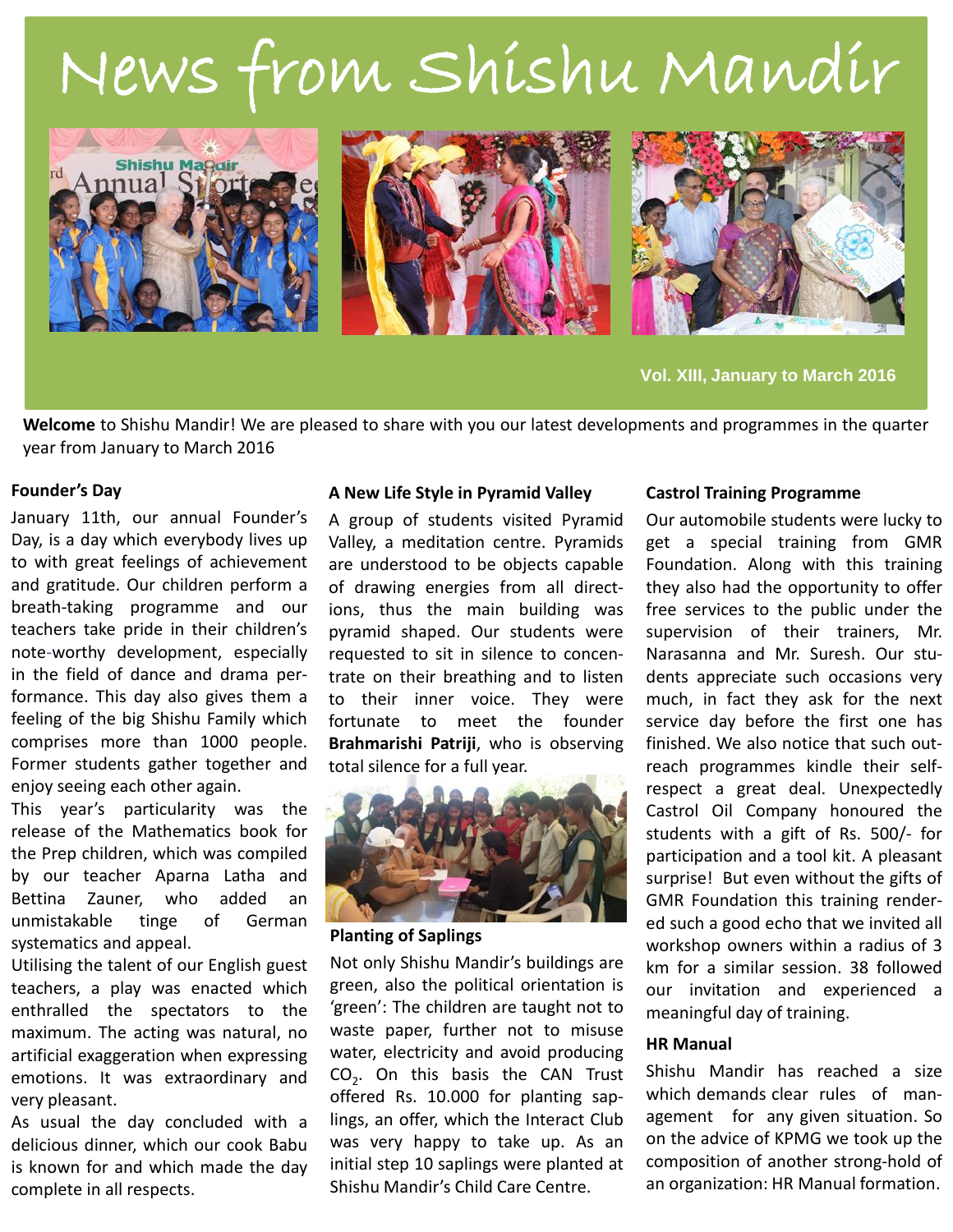For that Mr. Anand and Mrs. Hella worked out the code of conduct of the management, which will take care of man power planning and recruitment, payroll processing, learning development, performance management, exit management and employee travel.

# **Farewell to our 10th Standard**



Every year our 10<sup>th</sup> standard children have to say good-bye to school life which they enjoyed for twelve great years. It is a day of nostalgic memories of their good and bad days in the family and security of Shishu Mandir. Also this year many could not control their tears. But the next junior batch did their best to provide a meaningful programme for their seniors and made the day very memorable.

## **Decathlon at our Place**



Decathlon, which has its outlets of sport articles throughout the world, proved their global connections by bringing a group of 15 people from different European countries plus Bangladesh and China to us. They spent time with the children while speaking about their respective countries in the context of sports. What could be more interesting for our students than sports? They listened spell-bound. In their earlier

visits Decathlon had donated a lot of sport equipment to us. This time we dared to go a few steps higher, we requested them to construct a standard tournament basketball ground for our students to practice under tournament conditions. We keep our fingers crossed!

## **Mahadevan's Marriage**

January 3<sup>rd</sup> 2016 was the day, when our past student Mahadevan got married. Of course he was not our first child to be married, but his marriage was special. He did not celebrate it in a luxurious style, as we usually see with even our own children, but had the modesty of choosing our school as the place for celebration. Under the hands of our artists Jayaprakash and Ericks the place won an impressively festive look. There was no live band, no glamorous outfit, but by no means did it wear a 'poor man's look'. It was sweet and warm and in all respects exhibiting the mentality which is Shishu Mandir's very own. Hats off to Mahadevan!



**The Rotaract and Interact Clubs**

Mr. Manoj Kabre, an active Rotarian, discovered his heart for Shishu Mandir. Their two youth wings, the Interact and the Rotaract Club, are platforms where they encourage youngsters to develop their responsibility towards the society. In true Rotary manner our applicants had to get the permission for membership from the central authority after which we performed the installation ceremony. Our Mama was the chief guest. She highlighted the common goals of Rotary and Shishu Mandir.

## **Aspire Girls**



KPMG in its zeal to bring out excellence in girls' professional careers increased their support to us remarkably. From 6 selected candidates the number rose to 21 who get supported in a great way. The main focus lies on Science. Therefore regular visits to Kuppam, where they are exposed to Science experiments, widen their knowledge, and the previously dreaded subject becomes a cherished companion. They are guided by young scientists whom they can ask any question and be sure to get a meaningful answer. Every day they focus on a different subject in order to touch all the three: Physics, Chemistry and Biology. Such exemplary tutoring has its price, but KPMG is happy to sponsor our brainy students with Rs. 1200 per student per day.

#### **One more House Construction**

In the course of 11 years we occasionally received funds for the construction of small houses for the worst affected people in our area. Following this idea 45 houses were constructed, the most recent one for our 5<sup>th</sup> standard student Rakshitha. This time we faced the problem of getting sand at a reasonable price.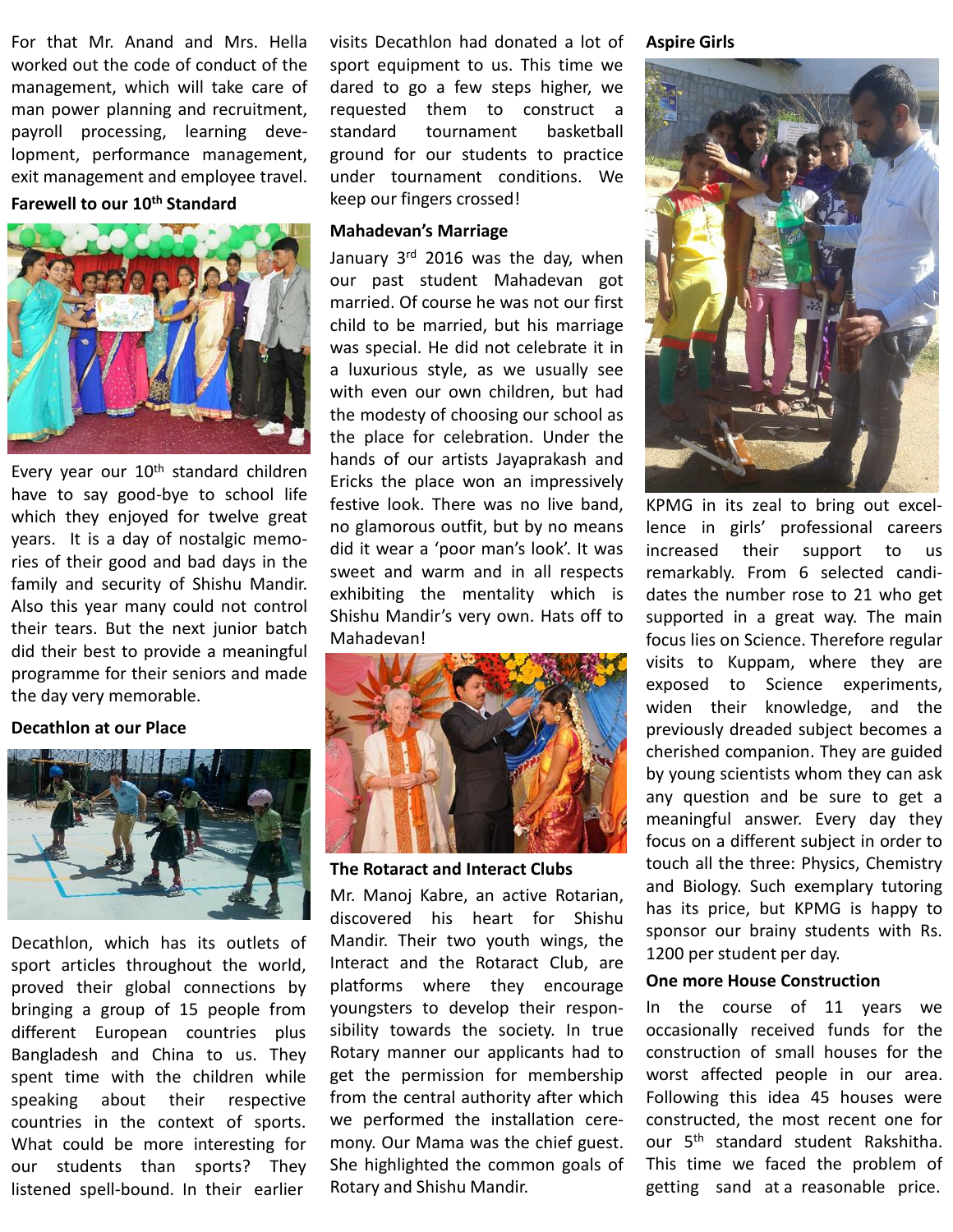Consequently the construction took one whole year. Two other houses, which had been built by us in earlier years, were knocked down by a private builder to widen the road. To our utter surprise the families were given new houses at a place just 300 meters away.

## **International Women's Day**



Of all commemorative days in the year International Women's Day is celebrated in a great way at Shishu Mandir, as it is going hand in hand with Shishu Mandir's primary aim: the liberation of women. This year we focused on our Self Help Groups (SHGs). The programme started with a session on **Yoga for good Health** by Mr. Prabhu, a post graduate in Yoga Science, which was enriched by a video that highlighted the health benefits of yoga. From health the programme went to kitchen gardening, which was demonstrated by another video Thus the International Women's Day concluded on a green note, but more importantly by spreading awareness.

## **Our Drama troupe at Bagalkot**

Our Kannada drama troop, that is students of class 1 to 9, had performed the play 'Bommanahalli Kindari Jogi' at Bagalkot by the invitation of the government. It must have been an impressive performance, as our troupe received another invitation, this time for the Ravindra Kalakshethra in



Bangalore City. What a jump!!! For our budding actors it was a thrilling experience and naturally they gave their very best to an audience of 1000 Bangaloreans. Ultimately they were even mentioned in the press.

## **Ion Exchange – a new Supporter**

It was a lucky turn that the MD of the Ion Exchange Company became aware of us at a time, when we were contemplating to have a water softener system, as the water at our school was extremely hard and not really suitable for consumption. They graciously donated a water plant to us which is a gift of Rs. 50,000, indeed an overwhelming present for us.

# **Teachers' Joy in 'Enjoy'**



Trelleborg from Sweden was kind enough to present us a new car, 'Enjoy', an 8-seater. It will be used to transport the teachers, doctors and also children to hospitals, when required. Since Trelleborg showed a great appreciation for our services, we dared to request them for a special help: the construction of a multipurpose hall and for the higher education of our children.

# **Canvassing for new Students**

We think that the most powerful promoters of our vocational courses

are our students themselves. Consequently one Sunday all Community College students and their trainers gathered to move to Ramamurthynagar where they distributed pamphlets and explained about their experience in Shishu Mandir. Their testimony must have been impressive, as they collected 325 names of prospective students with their telephone numbers and addresses. As usual our electrical and automobile students also gave free services to the public. The fruit of this day is already seen in the new enrollments to the Community College.

## **Trip to Delhi and Agra**



Like last year our children participated in a 'Lego Robot Competition', in Chennai, where they secured the second prize. This qualified them to participate on the national level at Delhi. The robotics have to be programmed to fulfill specific tasks with utmost precision. Though our children could not fulfill their dream to win in this competition, they had the unique chance to see the **Taj Mahal**, the monument which stands out for Indian Culture per se and which adorns all their History books. It was indeed a dream come true.